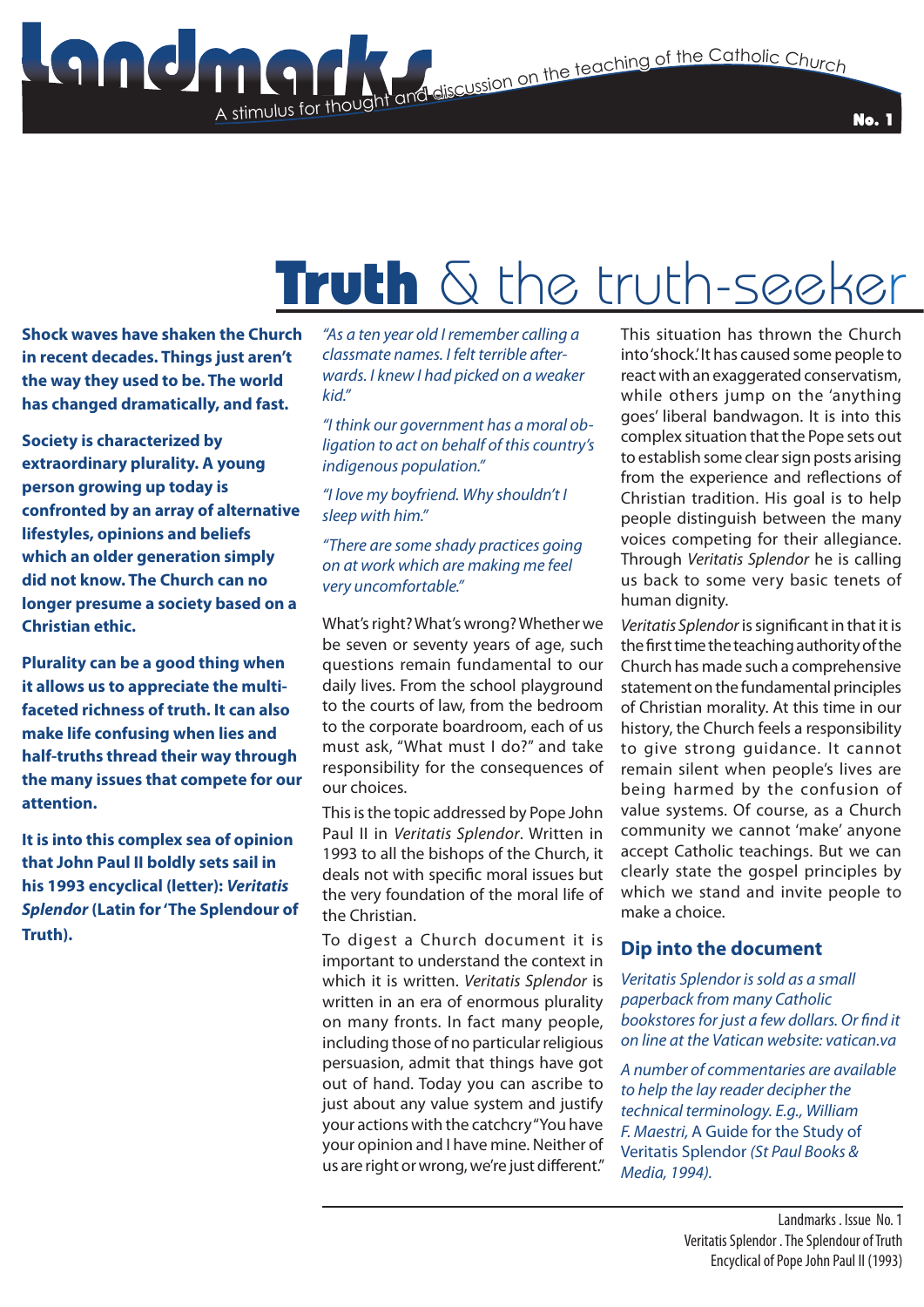A stimulus for thought and discussion on the teaching of the Catholic Churc<sub>h</sub>

# A curly Question

*"Jan and I are feeling restless. We have a happy marriage, good jobs, our children are all successful in their studies... Yet there's something missing in our lives. It's very difficult to pin-point."*

Have you ever felt a thirst for 'more' out of life? Have you ever asked 'what next?' as you contemplate your future? Do you sometimes experience a desire to grow closer to God? The gospel parable of the Rich Young Man (Mt. 19:16-22) is about one such man who felt drawn to a deeper, more spiritual awareness of life's choices and who approached Jesus with this question:

#### **"Good Teacher, what must I do to inherit eternal life...?"**

This is the opening scene of Chapter 1 of *Veritatis Splendor*. What a wonderfully positive starting point to begin a document about moral principles; that is, with the story of the restless searchings of a young man's heart.

The rich young man senses a connection between knowing and doing what is good and the meaning of life. His search draws him closer to the person of Jesus. He is attracted to 'the Good' that is both his origin and destiny. He aspires to do good because he is made in the image and likeness of the one who is Good. The young man is intrinsically good.

#### **"...keep the commandments..."**

This is Jesus' first answer. To untangle oneself from clearly destructive actions (such as murder, adultery, theft) is the beginning of true freedom. But this is only the beginning. Morality is not simply about staying on the right side of the line, it is about reaching for the greatest potential of our humanity. It is not just about what we must not do, but who we can be! The rich young man senses this and is not satisfied with Jesus' answer.

# **"....I have done all these..."**

Conscious of the young man's yearnings for something beyond this initial interpretation, Jesus invites him to extend himself towards the deeper possibilities which the commandments open up. While the ten commandments

are a basic cornerstone of the Christian life, they are not to be seen as the limit. The maturity of the Christian life is the same radical self-giving that Jesus displayed on the cross; giving one's 'all' to the service of others; ridding oneself of all distractions which interfere with our surrender to God's love. This is what is behind Jesus' response:

# **"...give up all your possessions and come follow me."**

The radical nature of this call is seen in the young man's grief. We do not know exactly why 'he went away sorrowful' except that somehow Jesus' call was not what he expected. Even Jesus' disciples were taken aback by their master's words. But Jesus only reminds them of God's power. Some things seem impossible to us, but 'with God all things are possible.'

# **Wisdom**

*"At some point as a child it dawned on me that the Church's laws were a bit like my parents' love. Sometimes their rules seemed to spoil my fun, but for a protective reason ('Don't put your finger in the power-socket, you'll get electrocuted!'). The Church's moral stance isn't about inhibiting my lifestyle, it's for the good of my whole personhood – emotionally, physically, spiritually.*

*My friends at uni dismiss the moral teachings of their Catholic upbringing. But I have seen so many of them get hurt as time goes by. It's awful watching these lovely people become negative and cynical. It seems like everyone's hurting, but no one has the guts to say, "Hey, maybe there is some wisdom in the Church's teaching after all."* (Tania)

# **What is your question to Jesus?**

**There is something of the rich young man in each of us, for the human quest for meaning and fulfilment is essentially a religious yearning for God. Chapter 1 of Veritatis Splendor urges the genuine seeker of truth to:**

**Seek the person of Christ, not just an impersonal 'answer;'**

**Realize that God's goodness is revealed not only in the attainment of moral perfection, but in the very questions which inspire the human search for Truth;**

**See the search for truth as an invitation to faith in Christ.**

**Chapter 1 also helps to clarify the Church's approach to morality. Whereas once the Church emphasized the act, today it is more conscious of the** *person* **who acts, that is, a more holistic approach. This is not a negation of what has gone before, but simply a development in moral understanding.**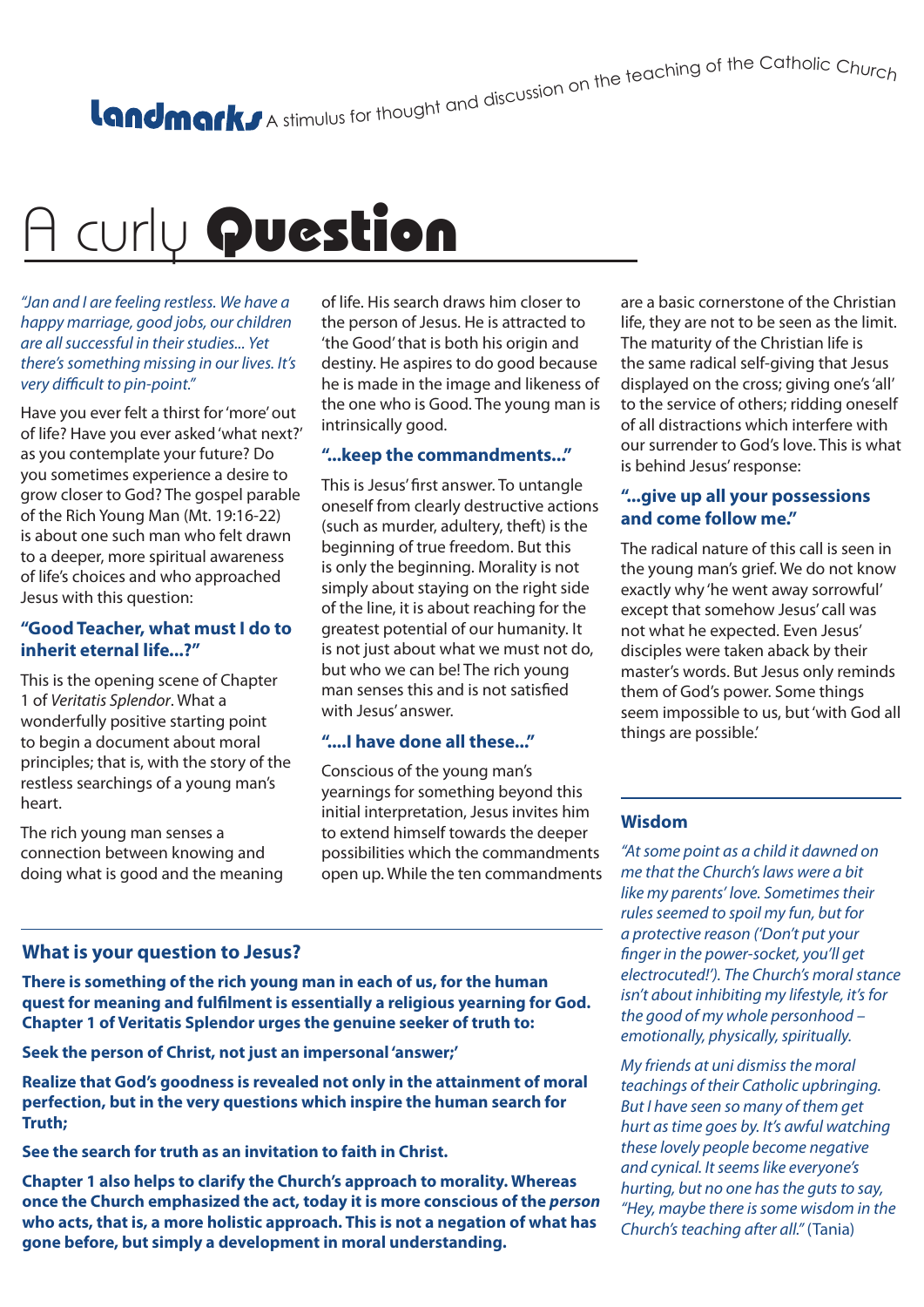# A stimulus for thought and discussion on the teaching of the Catholic Churc<sub>h</sub>

# Dare to be **Different**

# **Equal in the eyes of God**

**Today we hear a lot about the importance of personal freedom and the rights of the individual. Well and good! It is possible, however, to take this idea too far. 'My rights' can become an absolute value and take precedence over the good of everybody else.**

**Chapter 2 of Veritatis Splendor enters this discussion of freedom and conscience. It upholds the Christian belief in the existence of 'objective truth.' That is, no matter what value systems one might humanly construct, there remains an ultimate system of values existing outside ourselves. At the end of the day, no matter what one might claim to the contrary, God is God and Truth is Truth. A number of popular moral attitudes are challenged by this stance:**

#### **"Whatever I think is good. Whatever I do in good conscience, is good."**

Not necessarily. The Church asserts that a person must always do what he/she sincerely believes to be right and good. However this does not mean that the choice always will be right and good. To take an extreme example: Hitler no doubt thought he was right in what he did for Germany. What he did was to create a murderous regime without a shred of moral credibility.

#### **"It's OK under the circumstances."**

Some actions can never be right (we call these 'intrinsically wrong') because they oppose or interfere with the fundamentals of love and life. For example, not matter what one's motive and regardless of the outcome, deliberate killing of the innocent is intrinsically wrong. There is an inherent contradiction in the very idea of using the death of an innocent person as a means to bring about a good outcome.

#### **"If I am at peace with myself, it must be right."**

Being 'at peace with oneself' is a sign of God's presence and can be an indicator of a choice that resonates with God's love. However, 'being at peace' is not an infallible sign. I might be at peace

because I don't know any better, or because I have refused to face up to certain issues, or because I don't want to be challenged. God can also disturb and unsettle us...so as to bring us to a deeper peace.

#### **"I didn't intend to hurt anyone."**

The human person is a unity, not separate components of body, mind, soul. I cannot do one thing with my body and say, "But I didn't intend that action." I can't fire a gun at a woman and say,"I didn't intend to hurt her." I can't viciously criticize a man and say, "I didn't mean to make him feel badly about himself."

Further, we are social beings, therefore what we do (or don't do) has an effect on the whole human family. To claim that my actions are purely private and that their morality depends on my intentions is to ignore the bigger picture.

#### **"I can't help it, I was brought up that way."**

As formative as our parents and teachers are, ultimately each of us is made in God's image, not our parents. To believe that our conditioning is alldetermining is to deny our free will and uniqueness as created and destined for God.

#### **"All my friends believe sex before marriage is OK. When is the Church going to face reality?"**

Some people treat morality like fashion. They follow whatever is the 'in look' this season. The Church does not support such a whimsical approach (called 'relativism'). The Church refutes attitudes like these because they apply a radical subjectivity. The individual becomes the central point of reference instead of God. They deny the existence of a universal truth which can be known to all who open their hearts and sincerely search.

As Christians we believe in the existence of timeless truth that grounds all reality. Our ability to comprehend and express this truth grows and deepens with time, but the essentials are there to be discovered by all people in every age.

# **Take care with conscience**

**Veritatis Splendor reminds us that the exercise of one's conscience is not simply about 'doing my own thing.' It is that fundamental law written upon our hearts, which stirs us to act according to love and to avoid the things which draw us away from God.**

**In order to recognize and respond to this inner law guiding our hearts, we have a duty to form and inform our conscience in a Christian way: with prayer, with the influence of our faith community and with sound information (not just the opinions of the secular press).**

**As John Henry Newman put it: "Conscience has rights because it has duties."**